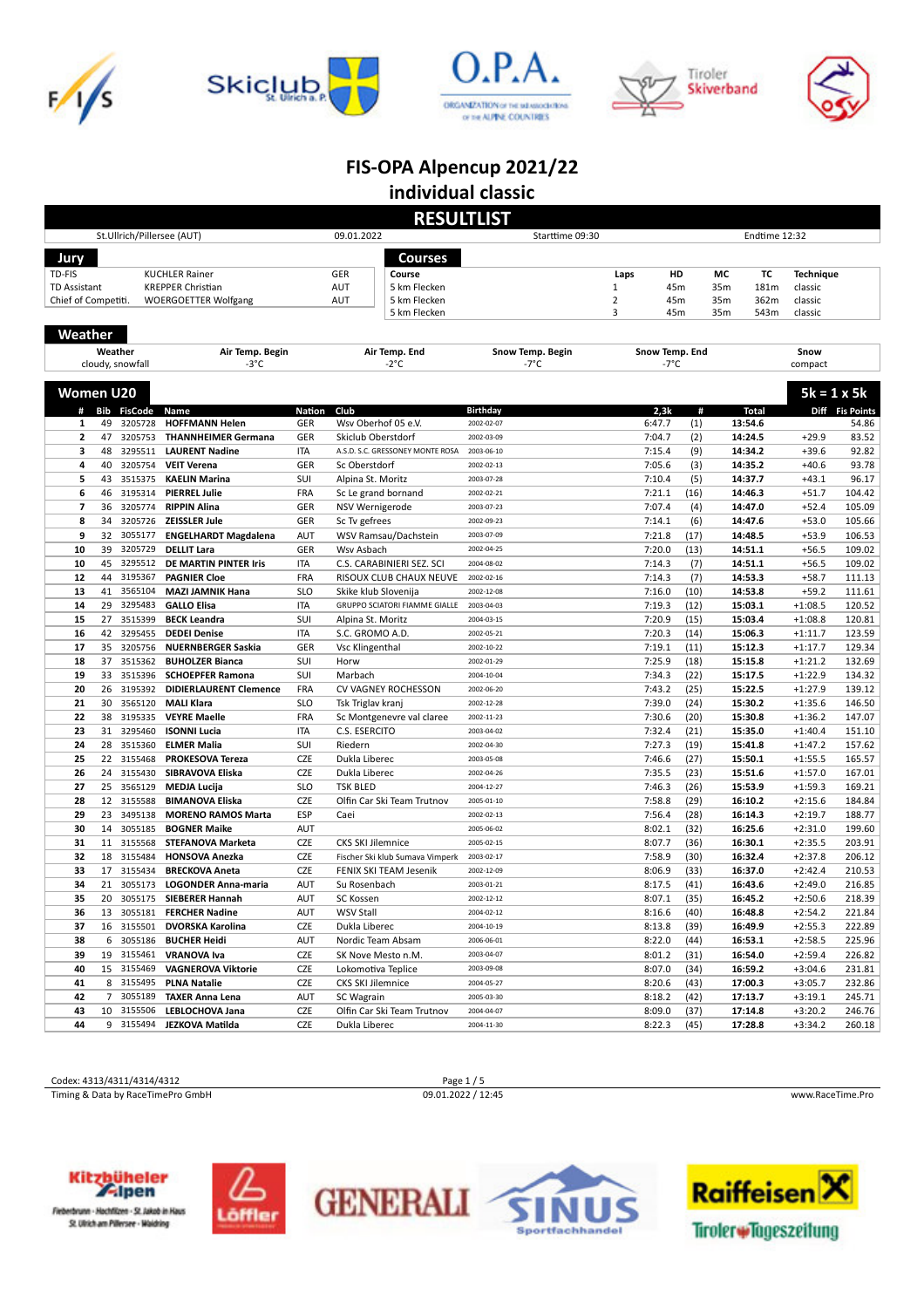









|    | <b>RESULTLIST</b> |                         |                       |               |                            |            |        |      |         |           |                 |
|----|-------------------|-------------------------|-----------------------|---------------|----------------------------|------------|--------|------|---------|-----------|-----------------|
| #  |                   | <b>Bib FisCode Name</b> |                       | <b>Nation</b> | <b>Club</b>                | Birthday   | 2,3k   | #    | Total   |           | Diff Fis Points |
| 45 |                   | 3155570                 | <b>BOUROVA Zuzana</b> | <b>CZE</b>    | <b>CKS SKI Jilemnice</b>   | 2005-12-05 | 8:29.6 | (46) | 17:37.0 | $+3:42.4$ | 268.04          |
| 46 |                   | 3155572                 | MILERSKA Anna         | <b>CZE</b>    | <b>SKI Mostv</b>           | 2005-10-23 | 8:11.2 | (38) | 17:45.3 | $+3:50.7$ | 276.00          |
| 47 |                   | 3155601                 | ZATLOUKALOVA Linda    | <b>CZE</b>    | LK Slovan Karlovy Vary     | 2005-08-05 | 8:44.0 | (47) | 17:53.5 | $+3:58.9$ | 283.86          |
| 48 |                   | 3155589                 | MRACKOVA Lucie        | CZE           | Olfin Car Ski Team Trutnov | 2005-07-28 | 8:51.6 | (48) | 18:50.8 | $+4:56.2$ | 338.78          |

| <b>DNS</b>               |          |                    |                                                   |               |                                                 |                          |            |                    |              |                    |                        |                 |
|--------------------------|----------|--------------------|---------------------------------------------------|---------------|-------------------------------------------------|--------------------------|------------|--------------------|--------------|--------------------|------------------------|-----------------|
|                          |          |                    | 3 3155513 ZILINSKA Nela                           | <b>CZE</b>    | Lokomotiva Teplice                              | 2004-09-25               |            |                    |              | <b>DNS</b>         |                        |                 |
|                          |          |                    |                                                   |               |                                                 |                          |            |                    |              |                    |                        |                 |
|                          | Entries  | 49                 | Ranked                                            | 48            | <b>DNS</b>                                      | $\mathbf{1}$             | <b>DNF</b> | $\pmb{0}$          |              | <b>DSQ</b>         | $\mathbf 0$            |                 |
|                          |          |                    |                                                   |               |                                                 |                          |            |                    |              |                    |                        |                 |
| <b>Women</b>             |          |                    |                                                   |               |                                                 |                          |            |                    |              |                    | $10k = 2 \times 5k$    |                 |
| #                        | Bib      | <b>FisCode</b>     | Name                                              | <b>Nation</b> | Club                                            | Birthday                 |            | 5,0k               | #            | <b>Total</b>       |                        | Diff Fis Points |
| 1                        | 98       | 3515321            | <b>KAELIN Nadja</b>                               | SUI           | Alpina St. Moritz                               | 2001-04-20               |            | 13:47.7            | (1)          | 28:24.3            |                        | 37.33           |
| $\overline{2}$           | 95       | 3055108            | <b>UNTERWEGER Lisa</b>                            | AUT           | SK Rottenmann-Steiermark                        | 1995-02-04               |            | 13:58.2            | (2)          | 28:36.6            | $+12.3$                | 43.10           |
| 3                        | 97       | 3205667            | <b>HOFMANN Amelie</b>                             | GER           | Wsv Isny                                        | 2000-09-16               |            | 14:17.6            | (5)          | 28:53.9            | $+29.6$                | 51.22           |
| 4                        | 92       | 3515319            | <b>WEBER Anja</b>                                 | SUI           | <b>TG Huetten</b>                               | 2001-06-29               |            | 14:03.3            | (3)          | 28:54.8            | $+30.5$                | 51.65           |
| 5                        | 90       | 3205424            | <b>HERRMANN Nadine</b>                            | GER           | Bockauer SV                                     | 1995-12-21               |            | 14:13.7            | (4)          | 28:59.7            | $+35.4$                | 53.95           |
| 6                        | 82       | 3195273            | <b>GAL Melissa</b>                                | FRA           | S.C NORDIQUE PAYS ROCHOIS                       | 1999-10-26               |            | 14:30.1            | (8)          | 29:05.8            | $+41.5$                | 56.81           |
| $\overline{\phantom{a}}$ | 89       | 3515252            | <b>MEIER Alina</b>                                | SUI           | Davos                                           | 1996-02-19               |            | 14:38.4            | (15)         | 29:22.6            | $+58.3$                | 64.70           |
| 8                        | 91       | 3195253            | <b>DUCORDEAU Juliette</b>                         | <b>FRA</b>    | C.S Nordique Villard de Lans                    | 1998-12-22               |            | 14:33.2            | (12)         | 29:24.8            | $+1:00.5$              | 65.73           |
| 9                        | 73       | 3205719            | <b>SCHUMACHER Linda</b>                           | GER           | Ssv Geyer                                       | 2001-03-04               |            | 14:31.7            | (10)         | 29:30.8            | $+1:06.5$              | 68.55           |
| 10                       | 67       | 3295408            | <b>CASSOL Federica</b>                            | <b>ITA</b>    | C.S. ESERCITO                                   | 2000-05-08               |            | 14:32.7            | (11)         | 29:33.5            | $+1:09.2$              | 69.81           |
| 11                       | 93       | 3515289            | <b>STEINER Desiree</b>                            | SUI           | Davos                                           | 1998-08-09               |            | 14:25.4            | (6)          | 29:35.2            | $+1:10.9$              | 70.61           |
| 12                       | 87       | 3205422            | <b>PREUSSGER Julia</b>                            | GER<br>GER    | WSC Erzgebirge Oberwiesenthal                   | 1994-02-26               |            | 14:46.1            | (22)         | 29:43.5<br>29:44.7 | $+1:19.2$              | 74.51<br>75.07  |
| 13                       | 77<br>94 | 3205655            | <b>DANNER Alexandra</b>                           |               | Sc Lenggries                                    | 1999-12-23               |            | 14:31.4            | (9)          |                    | $+1:20.4$              |                 |
| 14                       | 83       | 3155186            | <b>SCHUETZOVA Sandra</b>                          | CZE           | <b>CKS SKI Jilemnice</b>                        | 1991-10-21               |            | 14:29.4            | (7)          | 29:45.7            | $+1:21.4$              | 75.54           |
| 15<br>16                 |          | 3205615<br>3155364 | <b>MAYER Celine</b>                               | GER<br>CZE    | Sc Oberstdorf<br>SPORT CLUB PLZEN               | 1998-02-22               |            | 14:36.0<br>14:42.6 | (13)<br>(18) | 29:49.2<br>29:51.7 | $+1:24.9$<br>$+1:27.4$ | 77.18<br>78.36  |
| 17                       | 81<br>79 | 3205689            | NOVAKOVA Adela                                    | GER           |                                                 | 2000-03-08               |            |                    | (20)         | 29:55.9            | $+1:31.6$              | 80.33           |
| 18                       | 88       | 3295283            | <b>LOESCHKE Jessica</b><br><b>BELLINI Martina</b> | <b>ITA</b>    | <b>TSV Leuna</b><br>C.S. ESERCITO               | 2000-04-30<br>1998-04-14 |            | 14:43.9<br>14:40.6 | (16)         | 29:56.9            | $+1:32.6$              | 80.80           |
| 19                       | 71       | 3295433            | <b>HUTTER Sara</b>                                | <b>ITA</b>    |                                                 | 2001-10-23               |            |                    | (13)         | 30:00.0            | $+1:35.7$              | 82.25           |
| 20                       | 75       | 3155358            | <b>VOTOCKOVA Pavlina</b>                          | <b>CZE</b>    | GRUPPO SPORTIVO FIAMME ORO<br>Cks Ski jilemnice | 1999-12-30               |            | 14:36.0<br>14:43.9 | (20)         | 30:02.6            | $+1:38.3$              | 83.47           |
| 21                       | 66       | 3195319            | <b>DUCHAUFOUR Eve Ondine</b>                      | FRA           | Sc Grandvaux                                    | 2001-10-04               |            | 15:01.9            | (28)         | 30:03.6            | $+1:39.3$              | 83.94           |
| 22                       | 62       | 3205744            | <b>LECHNER Sophie</b>                             | GER           | Tsv Marguartstein                               | 2001-02-02               |            | 14:55.5            | (25)         | 30:06.8            | $+1:42.5$              | 85.44           |
| 23                       | 80       | 3565090            | <b>MANDELIC Anja</b>                              | <b>SLO</b>    | TSK Triglav Kranj                               | 1999-06-04               |            | 14:43.6            | (19)         | 30:07.3            | $+1:43.0$              | 85.68           |
| 24                       | 76       | 3295410            | <b>MONSORNO Nicole</b>                            | <b>ITA</b>    | GRUPPO SCIATORI FIAMME GIALLE                   | 2000-02-07               |            | 14:57.7            | (26)         | 30:16.9            | $+1:52.6$              | 90.18           |
| 25                       | 84       | 3515285            | <b>WERRO Giuliana</b>                             | SUI           | Sarsura Zernez                                  | 1999-04-19               |            | 14:41.8            | (17)         | 30:18.1            | $+1:53.8$              | 90.75           |
| 26                       | 96       | 3055112            | <b>WALCHHOFER Barbara</b>                         | <b>AUT</b>    | USC Altenmarkt-Zauchensee-Salzburg              | 1997-05-20               |            | 14:49.5            | (23)         | 30:27.8            | $+2:03.5$              | 95.30           |
| 27                       | 86       | 3205628            | <b>HAGER Kim</b>                                  | GER           | Sc Gefrees                                      | 1999-08-12               |            | 14:53.9            | (24)         | 30:33.3            | $+2:09.0$              | 97.88           |
| 28                       |          | 72 3565100         | <b>ZERJAV Neza</b>                                | <b>SLO</b>    | Nd Ratece - planica                             | 1999-08-09               |            | 15:02.9            | (30)         | 30:38.1            | $+2:13.8$              | 100.14          |
| 29                       | 78       | 3565065            | <b>KLEMENCIC Anita</b>                            | <b>SLO</b>    | <b>TSK Triglav Kranj</b>                        | 1996-01-08               |            | 15:02.0            | (29)         | 30:41.0            | $+2:16.7$              | 101.50          |
| 30                       | 85       | 3195313            | <b>LATUILLIERE Enora</b>                          | <b>FRA</b>    | Armees Emhm chamonix                            | 1992-07-31               |            | 14:58.1            | (27)         | 30:49.3            | $+2:25.0$              | 105.39          |
| 31                       | 70       | 3195312            | <b>GAUTHIER Alexiane</b>                          | FRA           | C.S la feclaz                                   | 2001-04-28               |            | 15:14.1            | (31)         | 31:02.6            | $+2:38.3$              | 111.64          |
| 32                       | 61       | 3155344            | <b>BERANOVA Tereza</b>                            | <b>CZE</b>    | Olfin Ski Team Trutnov                          | 1998-11-23               |            | 15:26.6            | (35)         | 31:08.9            | $+2:44.6$              | 114.59          |
| 33                       | 68       | 3055160            | <b>SCHERZ Magdalena</b>                           | <b>AUT</b>    | I. sportvereinigung hohe wand                   | 2001-12-20               |            | 15:25.0            | (34)         | 31:36.5            | $+3:12.2$              | 127.55          |
| 34                       | 63       | 3155363            | <b>ANTOSOVA Barbora</b>                           | <b>CZE</b>    | Ski Klub jablonec nad nisou                     | 2000-09-07               |            | 15:18.9            | (32)         | 31:55.4            | $+3:31.1$              | 136.42          |
| 35                       | 74       | 3195326            | <b>KUREK Tania</b>                                | FRA           | Scn Pays rochois                                | 2001-10-08               |            | 15:31.9            | (36)         | 31:55.6            | $+3:31.3$              | 136.51          |
| 36                       | 69       | 3055136            | <b>BRUDERMANN Katharina</b>                       | <b>AUT</b>    | Kitzbueheler Ski Club - KSC                     | 1999-02-03               |            | 15:34.8            | (37)         | 32:01.6            | $+3:37.3$              | 139.33          |
| 37                       | 65       | 3205677            | <b>KECK Lena</b>                                  | <b>GER</b>    | <b>Tsv Buchenberg</b>                           | 2000-11-23               |            | 16:06.0            | (38)         | 32:54.0            | $+4:29.7$              | 163.93          |
| 38                       | 64       | 3155454            | <b>BYRTUS Jolanta</b>                             | <b>CZE</b>    | FENIX SKI TEAM Jesenik                          | 2001-02-28               |            | 15:22.6            | (33)         | 34:04.0            | $+5:39.7$              | 196.79          |
|                          |          |                    |                                                   |               |                                                 |                          |            |                    |              |                    |                        |                 |
|                          | Entries  | 38                 | Ranked                                            | 38            | <b>DNS</b>                                      | $\mathbf 0$              | <b>DNF</b> | $\mathbf 0$        |              | <b>DSQ</b>         | $\mathbf 0$            |                 |

| Men U20 |     |                    |                            |             |                        |            |         |     | 10 $k = 2 \times 5k$ |        |                 |
|---------|-----|--------------------|----------------------------|-------------|------------------------|------------|---------|-----|----------------------|--------|-----------------|
|         |     | <b>Bib FisCode</b> | <b>Name</b>                | Nation Club |                        | Birthdav   | 5.0k    |     | Total                |        | Diff Fis Points |
|         | 125 |                    | 3200992 <b>GOETHER Max</b> | GER         | Vsc Klingenthal        | 2002-05-16 | 13:34.5 | (2) | 27:51.2              |        | 79.95           |
|         |     | 102 3150907        | <b>BAUER Matvas</b>        | <b>CZE</b>  | LK Slovan Karlovy Vary | 2004-04-12 | 13:21.8 | (1) | 28:00.1              | $+8.9$ | 84.21           |
|         |     |                    |                            |             |                        |            |         |     |                      |        |                 |

Codex: 4313/4311/4314/4312 Page 2 / 5<br>
Timing & Data by RaceTimePro GmbH 09.01.2022 / 12:45 Timing & Data by RaceTimePro GmbH 09.01.2022 / 12:45 www.RaceTime.Pro









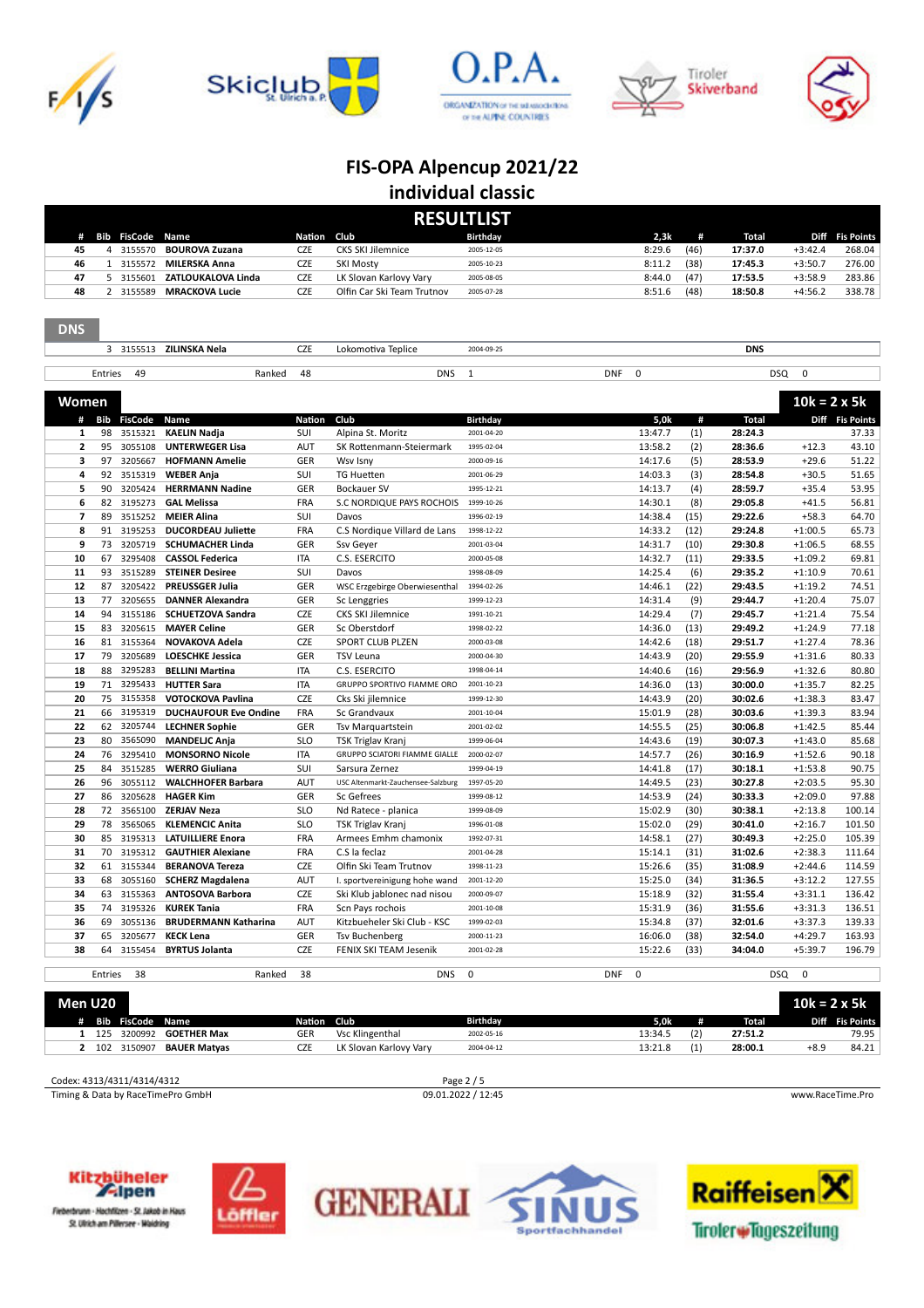









| <b>RESULTLIST</b> |            |                    |                                                |                          |                                         |                          |                    |              |                    |                        |                  |  |
|-------------------|------------|--------------------|------------------------------------------------|--------------------------|-----------------------------------------|--------------------------|--------------------|--------------|--------------------|------------------------|------------------|--|
| #                 | Bib        | <b>FisCode</b>     | Name                                           | Nation                   | Club                                    | Birthday                 | 5,0k               | #            | Total              |                        | Diff Fis Points  |  |
| 3                 | 120        | 3201032            | <b>GRIMMECKE Jannis</b>                        | <b>GER</b>               | NSV Wernigerode                         | 2002-06-24               | 13:36.2            | (3)          | 28:04.9            | $+13.7$                | 86.51            |  |
| 4                 | 152        | 3200981            | <b>KOLLER Kilian</b>                           | GER                      | <b>Tsv Buchenberg</b>                   | 2002-05-21               | 13:44.2            | (5)          | 28:28.6            | $+37.4$                | 97.85            |  |
| 5                 | 154        | 3510729            | <b>ALBASINI Fabrizio</b>                       | SUI                      | Alpina St. Moritz                       | 2003-09-26               | 13:48.0            | (10)         | 28:34.2            | $+43.0$                | 100.53           |  |
| 6                 | 158        | 3190634            | <b>DESLOGES Mathis</b>                         | <b>FRA</b>               | C.S NORDIQUE VILLARD DE LANS            | 2002-05-01               | 13:53.2            | (13)         | 28:35.3            | $+44.1$                | 101.06           |  |
| 7                 | 153        | 3150799            | <b>ZATLOUKAL Krystof</b>                       | <b>CZE</b>               | Lk Slovan karlovy vary                  | 2002-09-06               | 13:46.9            | (7)          | 28:46.5            | $+55.3$                | 106.42           |  |
| 8                 | 159        | 3290825            | <b>BARP Elia</b>                               | <b>ITA</b>               | GRUPPO SCIATORI FIAMME GIALLE           | 2002-12-19               | 14:05.5            | (22)         | 28:49.1            | $+57.9$                | 107.67           |  |
| 9                 | 136        | 3201011            | <b>FISCHER Robin</b>                           | GER                      | <b>Tsv Buchenberg</b>                   | 2003-03-28               | 13:45.6            | (6)          | 28:54.7            | $+1:03.5$              | 110.35           |  |
| 10                | 133        | 3290861            | <b>MASTROBATTISTA Simone</b>                   | <b>ITA</b>               | GRUPPO SCIATORI FIAMME GIALLE           | 2002-08-23               | 13:57.4            | (15)         | 28:55.4            | $+1:04.2$              | 110.68           |  |
| 11                | 151        | 3200960            | <b>KASTNER Marius</b>                          | GER                      | Sc Neubau                               | 2002-08-23<br>2004-11-23 | 14:14.8            | (27)         | 28:55.9            | $+1:04.7$              | 110.92           |  |
| 12<br>13          | 141<br>142 | 3150896<br>3201007 | <b>TUZ Jiri</b><br><b>JUNG Simon</b>           | <b>CZE</b><br>GER        | Ski klub Jablonec n.N.<br>Sc Immenstadt | 2003-06-17               | 13:43.2<br>13:52.0 | (4)<br>(11)  | 28:57.0<br>28:57.3 | $+1:05.8$<br>$+1:06.1$ | 111.45<br>111.59 |  |
| 14                | 106        | 3050401            | <b>GANNER Tobias</b>                           | AUT                      |                                         | 2004-07-04               | 13:47.9            | (9)          | 28:59.9            | $+1:08.7$              | 112.84           |  |
| 15                | 123        | 3150874            | PILAR Ondrej                                   | <b>CZE</b>               | <b>CKS SKI Jilemnice</b>                | 2003-12-20               | 13:47.7            | (8)          | 29:02.2            | $+1:11.0$              | 113.94           |  |
| 16                | 117        | 3560177            | <b>STERN Nejc</b>                              | <b>SLO</b>               | <b>SD OKTAN</b>                         | 2003-11-02               | 14:05.3            | (21)         | 29:12.1            | $+1:20.9$              | 118.68           |  |
| 17                | 145        | 3190677            | <b>PRIMET Luc</b>                              | <b>FRA</b>               | OLYMPIC MONT D OR                       | 2002-10-12               | 14:02.0            | (18)         | 29:14.8            | $+1:23.6$              | 119.97           |  |
| 18                | 157        | 3201012            | <b>KECK Elias</b>                              | GER                      | <b>Tsv Buchenberg</b>                   | 2003-03-29               | 14:01.2            | (17)         | 29:17.4            | $+1:26.2$              | 121.21           |  |
| 19                | 116        | 3190695            | <b>BERJOAN Robin</b>                           | <b>FRA</b>               | CS LA FECLAZ                            | 2002-04-24               | 14:00.1            | (16)         | 29:21.8            | $+1:30.6$              | 123.32           |  |
| 20                | 124        | 3560174            | <b>KARNICAR Izidor</b>                         | <b>SLO</b>               | Tsk Triglav kranj                       | 2002-05-10               | 14:02.4            | (19)         | 29:24.4            | $+1:33.2$              | 124.56           |  |
| 21                | 105        | 3050402            | <b>FUCHS David</b>                             | <b>AUT</b>               |                                         | 2005-05-22               | 14:08.1            | (24)         | 29:24.7            | $+1:33.5$              | 124.71           |  |
| 22                | 132        | 3490344            | <b>SELLES GASCH Bernat</b>                     | ESP                      | <b>BELLVER</b>                          | 2003-02-13               | 14:18.8            | (29)         | 29:26.9            | $+1:35.7$              | 125.76           |  |
| 23                | 143        | 3290857            | <b>SCHWINGSHACKL Benjamin</b>                  | <b>ITA</b>               | C.S. CARABINIERI SEZ. SCI               | 2002-01-22               | 14:07.6            | (23)         | 29:28.9            | $+1:37.7$              | 126.72           |  |
| 24                | 147        | 3201049            | PETZOLD Luca                                   | GER                      | Wsc Erzgebirge oberwiesenthal           | 2003-02-08               | 13:52.5            | (12)         | 29:32.0            | $+1:40.8$              | 128.20           |  |
| 25                | 108        | 3050387            | <b>KEHRER Kilian</b>                           | <b>AUT</b>               | SU Bohmerwald                           | 2004-07-18               | 13:55.6            | (14)         | 29:34.1            | $+1:42.9$              | 129.21           |  |
| 26                | 137        | 3150845            | <b>HOZAK Daniel Oskar</b>                      | <b>CZE</b>               | Lk Slovan karlovy vary                  | 2003-02-16               | 14:08.5            | (25)         | 29:38.9            | $+1:47.7$              | 131.51           |  |
| 27                | 135        | 3150852            | <b>STECHER Filip</b>                           | <b>CZE</b>               | Lk Slovan karlovy vary                  | 2003-06-23               | 14:16.0            | (28)         | 29:42.6            | $+1:51.4$              | 133.28           |  |
| 28                | 144        | 3050377            | <b>GANNER Florian</b>                          | AUT                      | Tsu Obertilliach                        | 2002-05-10               | 14:32.5            | (41)         | 29:46.4            | $+1:55.2$              | 135.10           |  |
| 29                | 155        | 3290800            | <b>BALMETTI Mauro</b>                          | <b>ITA</b>               | GRUPPO SPORTIVO FIAMME ORO              | 2002-04-25               | 14:19.7            | (30)         | 29:49.2            | $+1:58.0$              | 136.44           |  |
| 30                | 115        | 3150863            | <b>KASPAR Dominik</b>                          | <b>CZE</b>               | Olfin Car ski team trutnov              | 2003-09-08               | 14:29.6            | (38)         | 29:51.3            | $+2:00.1$              | 137.44           |  |
| 30                | 146        | 3150791            | <b>PAVLASEK Simon</b>                          | <b>CZE</b>               | Fischer Ski klub sumava vimperk         | 2002-09-09               | 14:23.7            | (34)         | 29:51.3            | $+2:00.1$              | 137.44           |  |
| 32                | 131        | 3150891            | <b>PAVEK Matyas</b>                            | <b>CZE</b>               | Dukla Liberec                           | 2004-10-22               | 14:31.5            | (40)         | 29:59.4            | $+2:08.2$              | 141.32           |  |
| 33                | 126        | 3050386            | <b>POELZLEITNER Jakob</b>                      | AUT                      | USV Thalgau                             | 2003-07-24               | 14:23.3            | (33)         | 29:59.5            | $+2:08.3$              | 141.37           |  |
| 34                | 107        | 3560190            | <b>PECEK Andor</b>                             | <b>SLO</b>               | <b>TSK LOGATEC</b>                      | 2004-11-03               | 14:12.7            | (26)         | 30:02.5            | $+2:11.3$              | 142.80           |  |
| 34                | 138        | 3050378            | <b>ENGEL Erik</b>                              | AUT                      |                                         | 2002-11-10               | 14:22.2            | (32)         | 30:02.5            | $+2:11.3$              | 142.80           |  |
| 36                | 156        | 3290902            | <b>GHIO Davide</b>                             | <b>ITA</b>               | GRUPPO SCIATORI FIAMME GIALLE           | 2004-04-27               | 14:30.2            | (39)         | 30:07.2            | $+2:16.0$              | 145.05           |  |
| 37                | 122        | 3150861            | <b>REZNIK Jan</b>                              | <b>CZE</b>               | Fischer Ski klub Sumava Vimperk         | 2003-06-13               | 14:19.9            | (31)         | 30:11.0            | $+2:19.8$              | 146.87           |  |
| 38                | 118        | 3560166<br>3560162 | <b>PECEK Atila</b>                             | <b>SLO</b><br><b>SLO</b> | <b>Tsk Logatec</b>                      | 2002-11-23<br>2002-01-05 | 14:03.1            | (20)         | 30:13.1            | $+2:21.9$              | 147.88           |  |
| 39<br>40          | 134<br>150 | 3510697            | <b>GROS Anze</b>                               |                          | Skike klub Slovenija                    | 2002-12-08               | 14:36.2            | (44)         | 30:21.3            | $+2:30.1$              | 151.80           |  |
| 41                | 149        | 3150787            | <b>KNOBEL David</b><br><b>KOCANDRLE Martin</b> | SUI<br><b>CZE</b>        | Am Bachtel<br>Sport Club plzen          | 2002-04-15               | 14:37.3<br>14:40.5 | (45)<br>(47) | 30:27.2<br>30:28.9 | $+2:36.0$<br>$+2:37.7$ | 154.63<br>155.44 |  |
| 42                | 110        | 3150963            | <b>STEFAN Jan</b>                              | <b>CZE</b>               | <b>CKS SKI Jilemnice</b>                | 2005-02-15               | 14:43.5            | (49)         | 30:29.1            | $+2:37.9$              | 155.54           |  |
| 43                | 112        | 3560201            | <b>MARINKO Matevz</b>                          | <b>SLO</b>               | NSD Medvode                             | 2003-11-07               | 14:25.6            | (36)         | 30:30.6            | $+2:39.4$              | 156.25           |  |
| 44                | 114        | 3150858            | <b>WANEK Hubert</b>                            | <b>CZE</b>               | <b>CKS SKI Jilemnice</b>                | 2003-09-30               | 14:24.9            | (35)         | 30:34.8            | $+2:43.6$              | 158.26           |  |
| 45                | 148        | 3510714            | <b>BAESSLER Mario</b>                          | SUI                      | Elm                                     | 2002-05-11               | 14:34.8            | (43)         | 30:35.8            | $+2:44.6$              | 158.74           |  |
| 46                | 129        | 3150795            | <b>MATOUSEK Matous</b>                         | CZE                      | FENIX SKI TEAM Jesenik                  | 2002-10-27               | 14:29.5            | (37)         | 30:44.8            | $+2:53.6$              | 163.05           |  |
| 47                | 119        | 3050380            | <b>STEINER Christian</b>                       | <b>AUT</b>               | Askoe Villach                           | 2003-08-13               | 14:42.8            | (48)         | 30:53.4            | $+3:02.2$              | 167.17           |  |
| 48                | 139        | 3050361            | <b>WIELAND Christoph</b>                       | <b>AUT</b>               | Usc Altenmarkt-zauchensee               | 2002-04-26               | 14:51.3            | (50)         | 30:56.2            | $+3:05.0$              | 168.51           |  |
| 49                | 130        | 3510732            | <b>FAHNER Ivan</b>                             | SUI                      | Nordischer SC-Oberhasli                 | 2003-02-06               | 15:00.7            | (53)         | 30:59.7            | $+3:08.5$              | 170.18           |  |
| 50                |            | 140 3560169        | MULEJ Jost                                     | <b>SLO</b>               | Sd Gorje                                | 2002-05-16               | 14:38.8            | (46)         | 31:06.4            | $+3:15.2$              | 173.39           |  |
|                   |            |                    | 51 113 3050391 HOCHFELNER Markus               | <b>AUT</b>               | <b>UNSC Kobenz</b>                      | 2004-08-30               | 15:00.6            | (52)         | 31:07.5            | $+3:16.3$              | 173.92           |  |
|                   |            | 52 104 3150992     | <b>KOZNAR Matej</b>                            | CZE                      | <b>CKS SKI Jilemnice</b>                | 2005-11-02               | 14:33.8            | (42)         | 31:13.9            | $+3:22.7$              | 176.98           |  |
|                   |            | 53 121 3150859     | <b>HONSA Antonin</b>                           | CZE                      | Fischer Ski klub Sumava Vimperk         | 2003-02-17               | 15:02.8            | (54)         | 31:17.2            | $+3:26.0$              | 178.56           |  |
|                   |            | 54 128 3510708     | <b>SPAETI Armando</b>                          | SUI                      | Horw                                    | 2002-03-14               | 15:07.5            | (56)         | 31:52.4            | $+4:01.2$              | 195.41           |  |
|                   | 55 111     | 3050397            | <b>SCHMOELZ Simon</b>                          | AUT                      | WSV SPORTUNION WIENERWALD               | 2004-03-23               | 14:55.6            | (51)         | 31:59.1            | $+4:07.9$              | 198.62           |  |
| 56                | 103        | 3150953            | <b>VAGNER Vaclav</b>                           | CZE                      | Lokomotiva Teplice                      | 2005-08-26               | 15:05.5            | (55)         | 32:12.9            | $+4:21.7$              | 205.23           |  |
| 57                | 109        | 3050388            | <b>BUCHER Eric</b>                             | AUT                      | Nordic Team Absam                       | 2003-05-20               | 15:39.7            | (58)         | 32:58.9            | $+5:07.7$              | 227.25           |  |
|                   |            |                    | 58 101 3150986 SAZEL Frantisek                 | CZE                      | Fenix Ski Team Jesenik                  | 2005-05-24               | 15:37.0            | (57)         | 33:23.3            | $+5:32.1$              | 238.93           |  |

**DNS**

Codex: 4313/4311/4314/4312 Page 3 / 5<br>
Timing & Data by RaceTimePro GmbH 09.01.2022 / 12:45 Timing & Data by RaceTimePro GmbH 09.01.2022 / 12:45 www.RaceTime.Pro



Fieberbrunn - Hochfilzen - St. Jakob in Haus St. Ulrich am Pillersee - Waldring





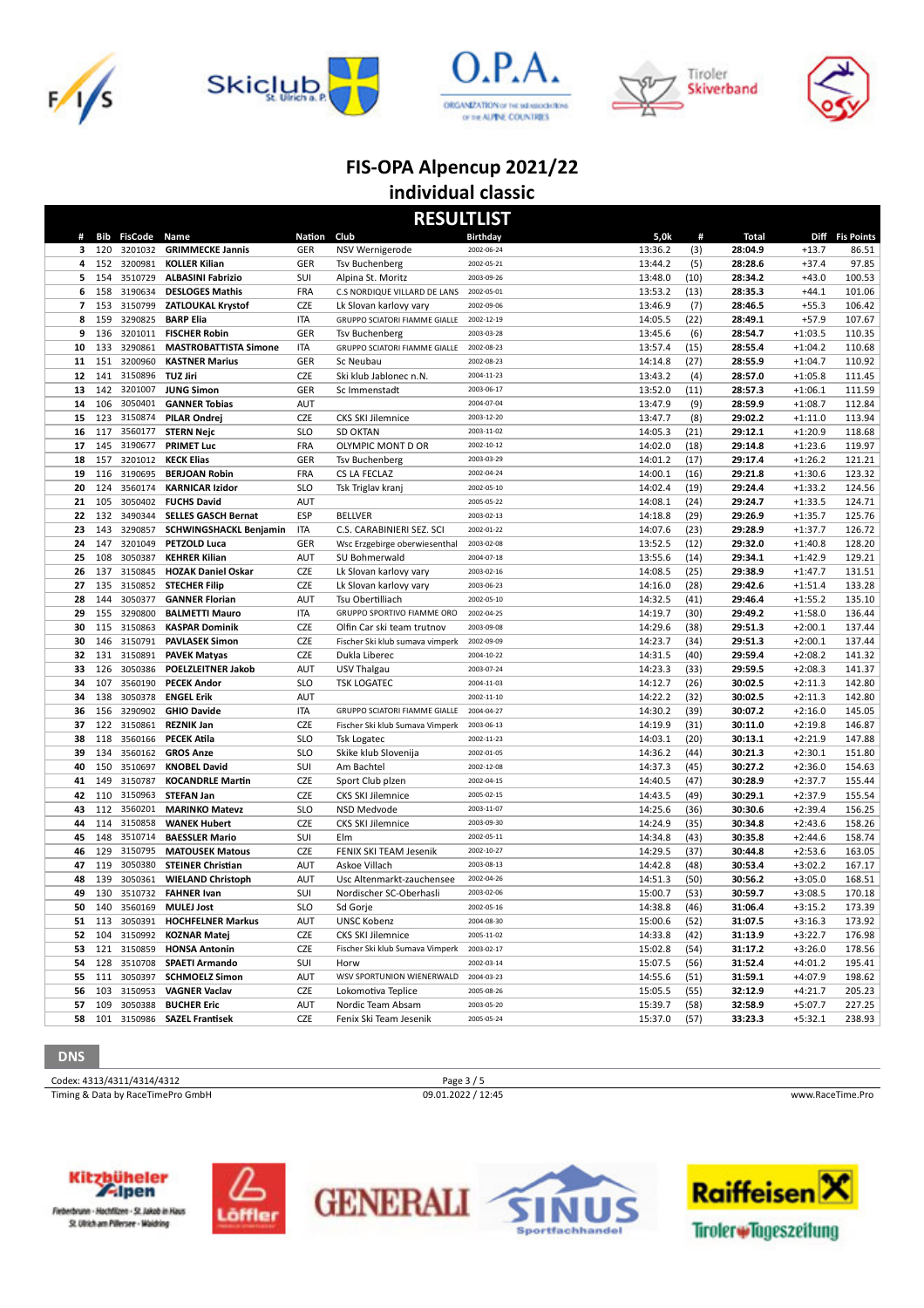









|                          | <b>RESULTLIST</b> |                    |                                               |                          |                                                            |                               |                            |                    |              |                    |                        |                 |  |
|--------------------------|-------------------|--------------------|-----------------------------------------------|--------------------------|------------------------------------------------------------|-------------------------------|----------------------------|--------------------|--------------|--------------------|------------------------|-----------------|--|
|                          |                   | # Bib FisCode      | Name                                          | Nation Club              |                                                            | <b>Birthday</b>               |                            | 5,0k               | #            | <b>Total</b>       |                        | Diff Fis Points |  |
|                          | 127               | 3510716            | <b>RIEBLI Ramon</b>                           | SUI                      | Schwendi-Langis                                            | 2002-03-06                    |                            |                    |              | <b>DNS</b>         |                        |                 |  |
|                          |                   |                    |                                               |                          |                                                            |                               |                            |                    |              |                    |                        |                 |  |
|                          | Entries           | 59                 | Ranked                                        | 58                       | <b>DNS</b>                                                 | $\mathbf{1}$                  | <b>DNF</b>                 | 0                  |              | <b>DSQ</b>         | $\mathbf 0$            |                 |  |
| Men                      |                   |                    |                                               |                          |                                                            |                               |                            |                    |              |                    | $15k = 3 \times 5k$    |                 |  |
| #                        | Bib               | <b>FisCode</b>     | Name                                          | <b>Nation</b>            | Club                                                       |                               | 5,0k<br>#                  | 10.0k              | #            | <b>Total</b>       |                        | Diff Fis Points |  |
| $\mathbf{1}$             | 209               | 3510479            | <b>RUEESCH Jason</b>                          | SUI                      | Davos                                                      | <b>Birthday</b><br>1994-05-16 | 13:18.1<br>(1)             | 27:01.0            | (1)          | 41:13.3            |                        | 23.42           |  |
| $\overline{2}$           | 213               | 3190528            | <b>SCHELY Theo</b>                            | FRA                      | C.S la clusaz                                              | 1999-09-06                    | 13:36.1<br>(4)             | 27:26.6            | (2)          | 41:36.6            | $+23.3$                | 30.96           |  |
| 3                        | 208               | 3510366            | <b>SCHNIDER Ueli</b>                          | SUI                      | Gardes-Frontiere                                           | 1990-03-29                    | 13:30.2<br>(2)             | 27:30.2            | (3)          | 41:41.3            | $+28.0$                | 32.48           |  |
| 4                        | 202               | 3200927            | <b>DOERKS Jan-friedrich</b>                   | GER                      | SWV Goldlauter                                             | 2001-01-16                    | 13:52.8<br>(10)            | 27:57.0            | (6)          | 42:08.3            | $+55.0$                | 41.21           |  |
| 5                        | 206               | 3190429            | <b>CHAUTEMPS Arnaud</b>                       | FRA                      | C.S la feclaz                                              | 1997-01-22                    | 13:44.7<br>(5)             | 27:52.1            | (5)          | 42:14.3            | $+1:01.0$              | 43.15           |  |
| 6                        | 212               | 3510480            | <b>STEINER Cedric</b>                         | SUI                      | Davos                                                      | 1995-07-30                    | 13:35.3<br>(3)             | 27:47.9            | (4)          | 42:17.5            | $+1:04.2$              | 44.19           |  |
| $\overline{\phantom{a}}$ | 183               | 3290729            | <b>GASPERI Michele</b>                        | <b>ITA</b>               | C.S. ESERCITO                                              | 2000-11-17                    | 13:58.7<br>(11)            | 28:08.2            | (8)          | 42:30.3            | $+1:17.0$              | 48.33           |  |
| 8                        | 203               | 3200778            | <b>KNOPF Florian</b>                          | GER                      | Slv Bernau                                                 | 1999-09-23                    | 13:51.5<br>(7)             | 28:13.3            | (9)          | 42:36.1            | $+1:22.8$              | 50.20           |  |
| 9                        | 210               | 1345875            | <b>GAILLARD Jean Marc</b>                     | FRA                      | S.C DES DOUANES HTE SAVOIE                                 | 1980-10-07                    | 13:50.9<br>(6)             | 28:06.8            | (7)          | 42:46.2            | $+1:32.9$              | 53.47           |  |
| 10                       | 214               | 3190553            | <b>ROUSSET Gaspard</b>                        | FRA                      | C.S la feclaz                                              | 2001-01-30                    | 13:51.5<br>(7)             | 28:18.8            | (10)         | 42:49.3            | $+1:36.0$              | 54.47           |  |
| 11                       | 211               | 3195311            | <b>PEREZ Florian</b>                          | FRA                      | S.C MONTGENEVRE VAL CLAREE                                 | 2001-01-10                    | 14:07.3<br>(17)            | 28:25.0            | (11)         | 42:50.1            | $+1:36.8$              | 54.73           |  |
| 12                       | 193               | 3190614            | <b>BOURDIN Remi</b>                           | FRA                      | Sc Frasne drugeon                                          | 2001-10-02                    | 14:05.0<br>(16)            | 28:32.2            | (16)         | 42:50.3            | $+1:37.0$              | 54.80           |  |
| 13                       | 201               | 3150559            | <b>BESTAK Jonas</b>                           | CZE                      | Dukla Liberec                                              | 1995-01-18                    | 13:51.7<br>(9)             | 28:29.2            | (13)         | 43:04.6            | $+1:51.3$              | 59.42           |  |
| 14                       | 182               | 3200880            | SOSSAU Anian                                  | GER                      | Sc Eisenaerzt                                              | 2000-01-14                    | 14:11.2<br>(19)            | 28:38.3            | (18)         | 43:09.2            | $+1:55.9$              | 60.91           |  |
| 15                       | 205               | 3510421            | <b>DANUSER Marius</b>                         | SUI                      | Vaettis                                                    | 1992-06-08                    | 14:04.7<br>(15)            | 28:29.7            | (14)         | 43:14.5            | $+2:01.2$              | 62.62           |  |
| 16                       | 200               | 3190607            | <b>ARNAUD Julien</b>                          | FRA                      | Sc Montgenevre val claree                                  | 2001-10-07                    | 14:20.9<br>(25)            | 28:57.4            | (20)         | 43:20.5            | $+2:07.2$              | 64.56           |  |
| 17                       | 207               | 3200072            | <b>KATZ Andreas</b>                           | GER                      | SV Baiersbronn                                             | 1988-01-08                    | 13:59.7<br>(12)            | 28:25.8            | (12)         | 43:25.8            | $+2:12.5$              | 66.28           |  |
| 18                       | 215               | 3190582            | <b>COUPAT Sabin</b>                           | FRA                      | Bessat Sports hiver                                        | 2000-09-07                    | 14:03.1<br>(14)            | 28:32.1            | (15)         | 43:26.7            | $+2:13.4$              | 66.57           |  |
| 19                       | 204               | 3290674            | <b>DEL FABBRO Luca</b>                        | <b>ITA</b>               | GRUPPO SCIATORI FIAMME GIALLE                              | 1999-10-07                    | 14:01.4<br>(13)            | 28:36.9            | (17)         | 43:34.2            | $+2:20.9$              | 68.99           |  |
| 20                       | 216               | 3190481            | <b>MANCINI Tom</b>                            | <b>FRA</b>               | <b>CSN REVARD</b>                                          | 1998-03-18                    | 14:10.1<br>(18)            | 28:43.0            | (19)         | 43:39.5            | $+2:26.2$              | 70.71           |  |
| 21                       | 181               | 3200875            | <b>BAUER Marius</b>                           | GER                      | Sc Obersdorf                                               | 2000-04-30                    | 14:18.1<br>(24)            | 29:03.9            | (21)         | 43:53.6            | $+2:40.3$              | 75.27           |  |
| 22<br>23                 | 192<br>184        | 3290773<br>3290792 | <b>TICCO Giovanni</b><br><b>CUSINI Nicolo</b> | <b>ITA</b><br><b>ITA</b> | GRUPPO SPORTIVO FIAMME ORO<br>A.S.D. SPORTING CLUB LIVIGNO | 2000-02-16<br>2001-01-19      | 14:35.9<br>(32)<br>14:29.8 | 29:13.0            | (25)<br>(22) | 44:08.8<br>44:14.2 | $+2:55.5$<br>$+3:00.9$ | 80.19<br>81.93  |  |
| 24                       | 185               | 3150669            | <b>DUFEK Tomas</b>                            | CZE                      | KL SG Jablonec nad Nisou                                   | 2000-03-20                    | (29)<br>14:25.1<br>(26)    | 29:04.1<br>29:19.1 | (28)         | 44:17.0            | $+3:03.7$              | 82.84           |  |
| 25                       | 198               | 3560127            | LICEF Miha                                    | <b>SLO</b>               | SD Gorje                                                   | 1997-01-14                    | 14:17.1<br>(23)            | 29:10.2            | (24)         | 44:17.6            | $+3:04.3$              | 83.03           |  |
| 26                       | 195               | 3150694            | <b>LUKES Tomas</b>                            | CZE                      | Cks Ski jilemnice                                          | 2000-06-14                    | 14:16.6<br>(22)            | 29:18.7            | (27)         | 44:18.3            | $+3:05.0$              | 83.26           |  |
| 27                       | 180               | 3510656            | <b>GROND Valerio</b>                          | SUI                      | Davos                                                      | 2000-10-26                    | 14:48.3<br>(37)            | 29:34.7            | (29)         | 44:18.4            | $+3:05.1$              | 83.29           |  |
| 28                       | 191               | 3200846            | <b>GRAEF Paul</b>                             | GER                      | Wsv Asbach                                                 | 2000-03-23                    | 14:12.7<br>(20)            | 29:09.5            | (23)         | 44:19.3            | $+3:06.0$              | 83.58           |  |
| 29                       | 194               | 3200786            | <b>FAESSLER Josef</b>                         | GER                      | Sc Scheidegg                                               | 1998-03-13                    | 14:28.2<br>(27)            | 29:37.0            | (31)         | 44:29.6            | $+3:16.3$              | 86.91           |  |
| 30                       | 174               | 3200933            | <b>STOELBEN Jan</b>                           | GER                      | SK Wunderthausen                                           | 2001-06-15                    | 14:43.1<br>(34)            | 29:35.5            | (30)         | 44:29.9            | $+3:16.6$              | 87.01           |  |
| 31                       | 190               | 3290714            | <b>MARIANI Ivan</b>                           | <b>ITA</b>               | C.S. CARABINIERI SEZ. SCI                                  | 2000-06-04                    | 14:43.0<br>(33)            | 29:39.8            | (32)         | 44:49.9            | $+3:36.6$              | 93.48           |  |
| 32                       | 197               | 3150635            | <b>KALIVODA Tomas</b>                         | CZE                      | Fischer Ski klub sumava vimperk                            | 1998-04-06                    | 14:29.0<br>(28)            | 29:42.5            | (33)         | 44:52.1            | $+3:38.8$              | 94.19           |  |
| 33                       | 189               | 3200876            | MILZ Jakob                                    | GER                      | Sv Oberreute                                               | 2000-03-08                    | 14:30.7<br>(30)            | 29:46.6            | (34)         | 44:57.4            | $+3:44.1$              | 95.91           |  |
| 34                       | 178               | 3510451            | <b>SCHAAD Roman</b>                           | SUI                      | Drusberg                                                   | 1993-07-30                    | 14:43.6<br>(36)            | 29:47.0            | (35)         | 45:04.8            | $+3:51.5$              | 98.30           |  |
| 35                       | 196               | 3050286            | <b>LEODOLTER Philipp</b>                      | <b>AUT</b>               | Union Hohenzell-Oberoesterreich                            | 1997-08-07                    | 14:14.2<br>(21)            | 29:18.3            | (26)         | 45:13.2            | $+3:59.9$              | 101.02          |  |
| 36                       | 179               | 3510588            | <b>RIEBLI Janik</b>                           | SUI                      | Schwendi-Langis                                            | 1998-10-27                    | 14:50.2<br>(39)            | 30:06.3            | (37)         | 45:24.2            | $+4:10.9$              | 104.57          |  |
| 37                       | 187               | 3050198            | <b>HABENICHT Tobias</b>                       | <b>AUT</b>               | SU Klagenfurt-Kaernten                                     | 1993-09-27                    | 14:50.0<br>(38)            | 30:09.1            | (38)         | 45:43.6            | $+4:30.3$              | 110.85          |  |
| 38                       | 199               | 3100287            | IZQUIERDO-BERNIER Ricardo                     | ESP                      | <b>Fondeurs Laurentides</b>                                | 1995-04-30                    | 14:30.7<br>(30)            | 29:51.6            | (36)         | 45:45.6            | $+4:32.3$              | 111.50          |  |
| 39                       | 173               | 3200915            | <b>BRANDNER Alexander</b>                     | GER                      | Wsv Bischofswiesen                                         | 2001-01-02                    | 15:13.0<br>(43)            | 30:26.2            | (40)         | 45:46.8            | $+4:33.5$              | 111.88          |  |
| 40                       | 176               | 3200898            | <b>MUELLER Niklas</b>                         | GER                      | WSC Erzgebirge Oberwiesenthal                              | 2000-11-03                    | 14:43.2<br>(35)            | 30:22.6            | (39)         | 46:08.3            | $+4:55.0$              | 118.84          |  |
| 41                       | 186               | 3150665            | <b>ZALCIK Kim</b>                             | CZE                      | Fenix Ski team jesenik                                     | 1999-04-26                    | 15:05.9<br>(41)            | 30:40.5            | (41)         | 46:15.0            | $+5:01.7$              | 121.01          |  |
| 42                       |                   | 166 3510681        | <b>FAHNER Fabian</b>                          | SUI                      | Nordischer SC-Oberhasli                                    | 2001-03-01                    | 15:21.4<br>(44)            | 30:53.7            | (44)         | 46:35.3            | $+5:22.0$              | 127.57          |  |
| 43                       | 169               | 3150732            | <b>AUGSTEN Jakub</b>                          | <b>CZE</b>               | KL SG Jablonec n.N.                                        | 2001-04-04                    | 15:11.7<br>(42)            | 30:52.2            | (43)         | 46:53.0            | $+5:39.7$              | 133.30          |  |
| 44                       | 188               | 3290762            | <b>SCLISIZZO Luca</b>                         | ITA                      | C.S. ESERCITO                                              | 2001-01-07                    | 14:58.6<br>(40)            | 30:42.4            | (42)         | 47:08.3            | $+5:55.0$              | 138.25          |  |
| 45                       | 172               | 3150664            | <b>CERNY Ondrej</b>                           | CZE                      | LK Slovan Karlovy Vary                                     | 1999-03-04                    | 15:29.6<br>(46)            | 31:46.3            | (48)         | 47:37.7            | $+6:24.4$              | 147.76          |  |
| 46                       | 168               | 3560164            | <b>KOROSEC Bostjan</b>                        | <b>SLO</b>               | SD Bohinj                                                  | 2001-11-16                    | 15:41.2<br>(49)            | 31:32.0            | (45)         | 47:42.3            | $+6:29.0$              | 149.24          |  |
| 47                       | 171               | 3050252            | <b>KUGLER Simon</b>                           | AUT                      | SU Liebenau-Oberoesterreich                                | 1994-10-07                    | 15:32.9<br>(47)            | 31:34.1            | (47)         | 47:43.2            | $+6:29.9$              | 149.53          |  |
| 48                       | 163               | 3050354            | <b>COURTE Julian</b>                          | AUT                      | Usc Faistenau                                              | 2001-02-27                    | 15:38.7<br>(48)            | 31:32.6            | (46)         | 47:45.8            | $+6:32.5$              | 150.38          |  |
| 49                       | 162               | 3560158            | <b>GROS Gal</b>                               | <b>SLO</b>               | Skike klub Slovenija                                       | 2000-06-10                    | 15:56.0<br>(51)            | 32:14.0            | (49)         | 48:19.4            | $+7:06.1$              | 161.24          |  |
| 50                       | 175               | 3290713            | <b>BERNARDI Riccardo</b>                      | ITA                      | C.S. CARABINIERI SEZ. SCI                                  | 2000-01-22                    | 15:44.1<br>(50)            | 32:27.4            | (51)         | 49:23.4            | $+8:10.1$              | 181.95          |  |
| 51                       | 170               | 3200900            | <b>CERVINKA Maxim</b>                         | GER                      | Bertsdorfer Sv                                             | 2000-01-05                    | 15:29.2<br>(45)            | 32:18.3            | (50)         | 50:13.9            | $+9:00.6$              | 198.28          |  |
| 52                       | 161               | 3050367            | <b>ISLITZER Andre</b>                         | AUT                      | Sk Wagrain                                                 | 2001-04-19                    | 16:26.8<br>(52)            | 33:20.0            | (52)         | 50:19.2            | $+9:05.9$              | 199.99          |  |

# Codex: 4313/4311/4314/4312 Page 4 / 5<br>
Timing & Data by RaceTimePro GmbH 09.01.2022 / 12:45

Timing & Data by RaceTimePro GmbH 09.01.2022 / 12:45 www.RaceTime.Pro





erbrunn - Hochfilzen - St. Jakob in Haus St. Ulrich am Pillersee - Waldring